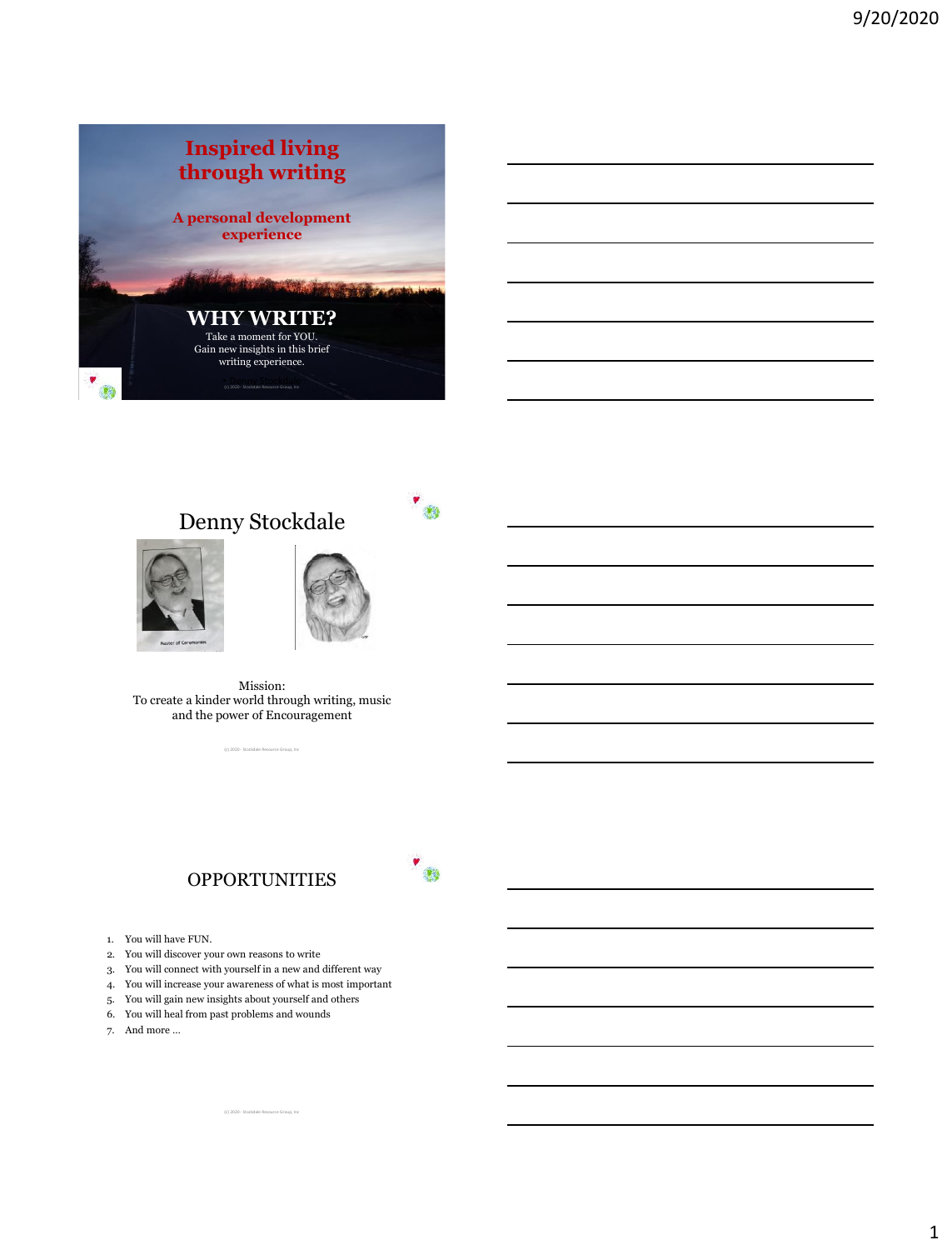## Why Write?



- To process life events
- To remember what's important
- To have conversations with people we can't talk with
- To learn :
- What do I stand for? What are my passions?

(c) 2020 - Stockdale Resour

- To create:
- To celebrate:

Writing Exercise / Experience **Why Write** *Take 5 minutes for YOU*



 $^{\prime}$ 

• Set a timer for 5 minutes

• Grab a pen and paper or sit down with your keyboard

• Have fun discovering reasons you might want to write.

**Please share your answers on [www.TheKindnessConcert.com](http://www.thekindnessconcert.com/)**

(c) 2020 - Stockdale Resource Group, Inc

## Action Items: Questions to consider

• What habits can you develop – starting today – to lead you on a more inspired life / writing life?

(c) 2020 - Stockdale Resource Group, Inc

• Will you be more observant? How?

• Who can you turn to who will support your writing and encourage you to keep at it?